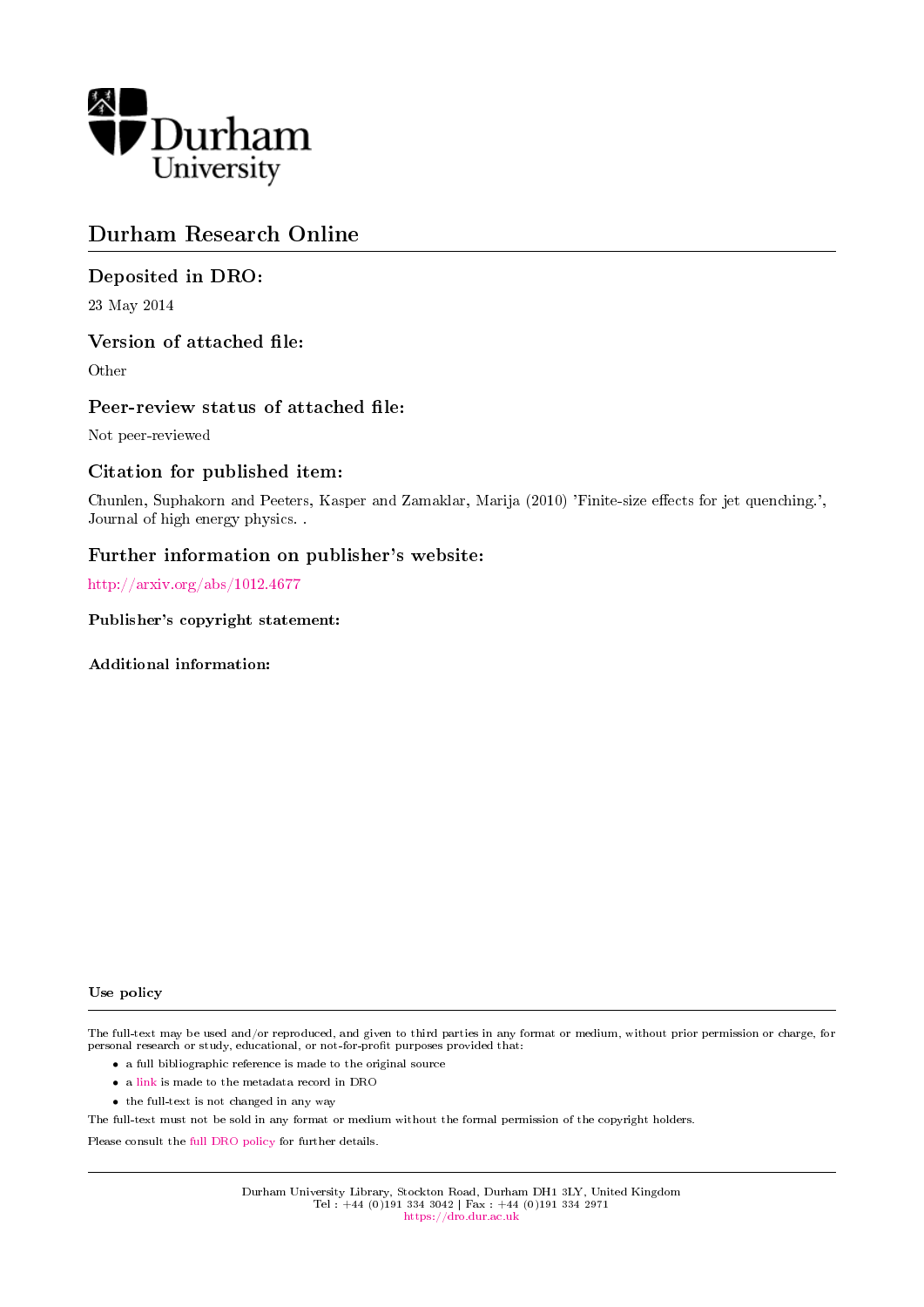# Finite-size effects for jet quenching

Suphakorn Chunlen, Kasper Peeters and Marija Zamaklar

Department of Mathematical Sciences Durham University South Road Durham DH1 3LE United Kingdom. E-mail: [suphakorn.chunlen@durham.ac.uk](mailto:suphakorn.chunlen@durham.ac.uk), [kasper.peeters@durham.ac.uk](mailto:kasper.peeters@durham.ac.uk), [marija.zamaklar@durham.ac.uk](mailto:marija.zamaklar@durham.ac.uk)

ABSTRACT: We study corrections to the drag force exerted on a quark moving through a quark-gluon plasma of finite extent, using holographic methods. Interestingly we find that the leading correction is negative, i.e. it reduces the magnitude of the drag force as compared to its value in infinite volume.

KEYWORDS: AdS/CFT, drag force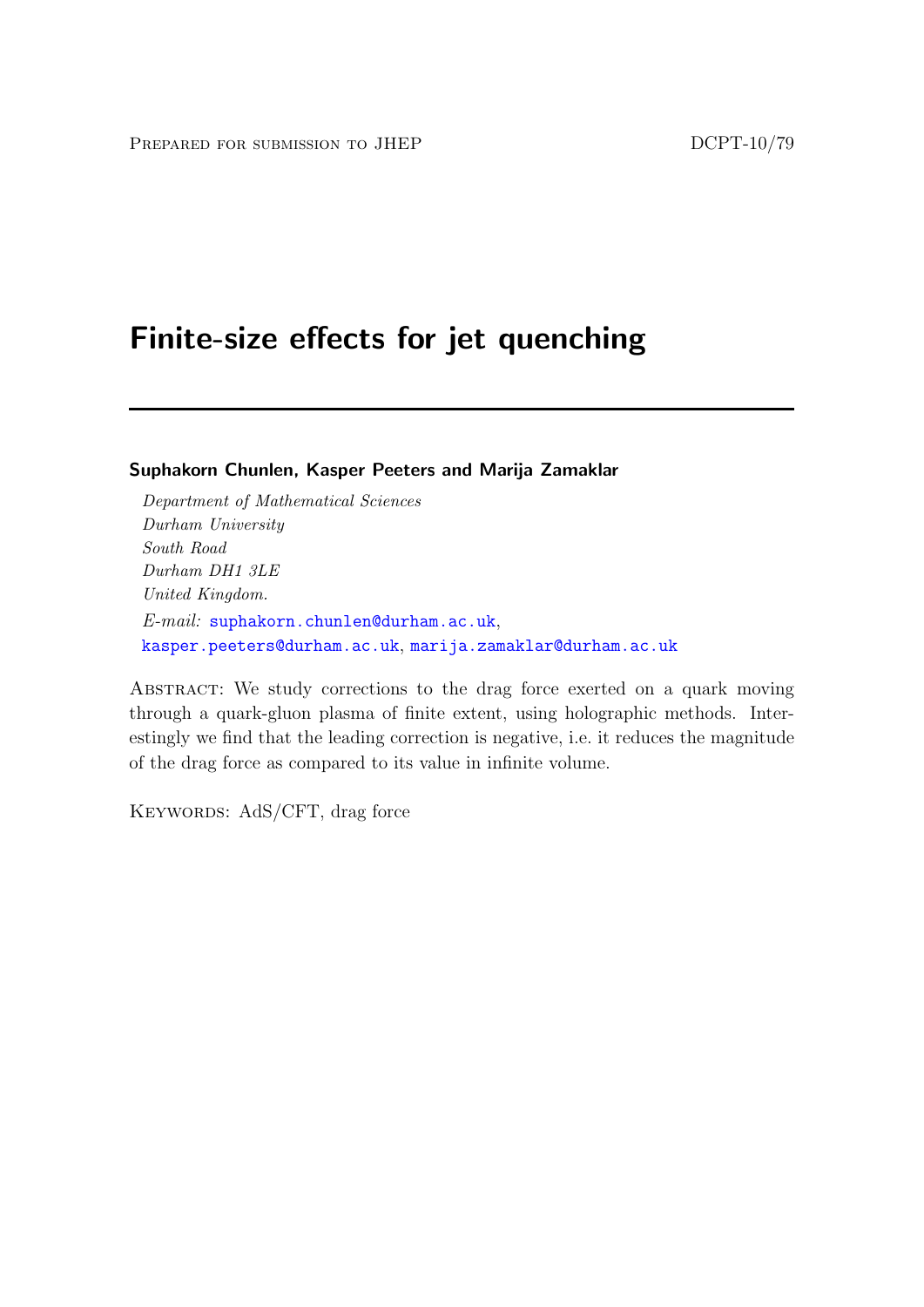### Contents

| 1 Introduction                              |              |
|---------------------------------------------|--------------|
| 2 Dragged string in a global AdS black hole | $\mathbf{p}$ |
| 3 Expansion near the planar AdS black hole  | 5            |
| 4 Discussion                                | 6            |

### <span id="page-2-0"></span>1 Introduction

During the last few years, much work has been devoted to studying strongly coupled processes in the quark-gluon plasma by making use of the gauge/gravity duality. In particular, a lot of attention has focused on the phenomenon of jet quenching: quarkantiquark pairs which are produced near the boundary of the quark-gluon plasma do not lead to two back-to-back jets, but rather give rise to only one observed jet. A simple qualitative explanation of this phenomenon lies in the fact that the quark which needs to move through the plasma before it can escape loses a lot of its initial energy due to interaction with the medium. While this is a qualitatively and intuitively simple explanation, it is hard to obtain a quantitatively correct answer from it. Starting with the work of [\[1,](#page-7-1) [2\]](#page-7-2), the ultra-relativistic quenched quark produced inside the strongly coupled quark-gluon plasma was modelled holographically with an open string ending on the boundary of AdS space, hanging deep in the interior of an AdS black hole. This initial work, as well as subsequent generalisations to other dimensions, to presence of chemical potentials or higher derivative corrections, all focused on the study of quark motion in an infinite-volume medium.

A realistic quark-antiquark pair produced in colliders, however, propagates in a plasma of finite extent. The question then arises whether this has any influence on the jet quenching parameter as computed in an infinite volume system. In this paper we initiate the study of finite-size corrections to the quark motion using the gauge/gravity correspondence.

To achieve this we will study, in a holographically dual picture, a string which is moving in the background of a black hole in global AdS space, as opposed to the planar AdS black holes in the Poincar´e patch which were studied so far. Black holes in the Poincaré patch have horizons which are non-compact and planar, and as such they are dual to a quark-gluon plasma of infinite extent. In contrast, black holes in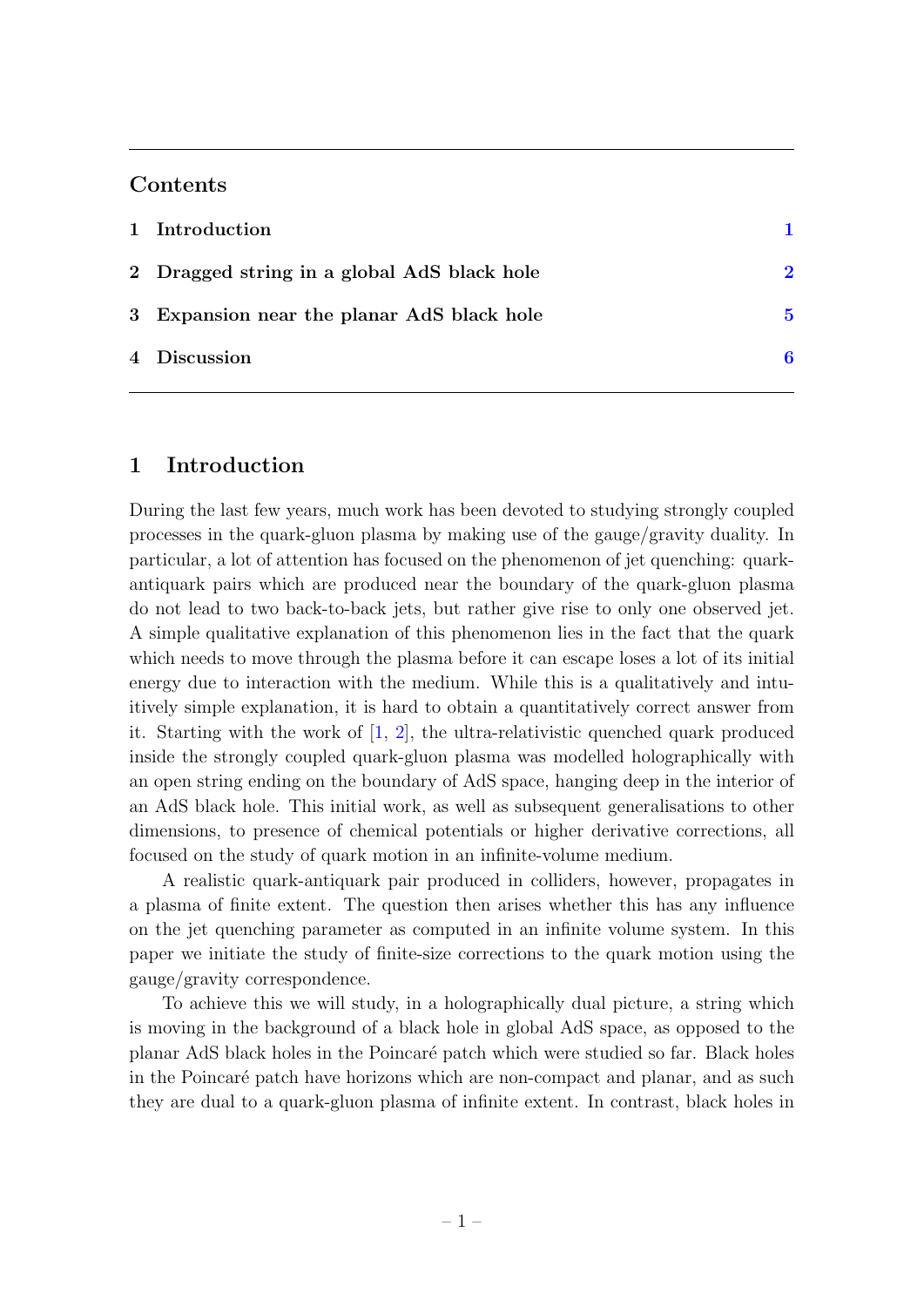global AdS space have spherical horizons and are dual to a quark-gluon plasma on a three-sphere.

The only scales in the finite-temperature super-Yang-Mills theory on a sphere are the temperature  $T$  and the radius of the three sphere  $L$ , so that the only dimensionless quantity one can form is the product  $TL$ . Therefore, all results, including the dimensionless drag force which we will obtain, will be functions of this quantity. Although global AdS and planar black holes are genuinely different gravitational configurations, there is a limit in which a global black hole reduces to the planar one. In the limit of a large global AdS black hole, when the size of the horizon is much larger than the AdS scale,  $\rho_H \gg L$ , the global AdS black hole reduces to the planar one. This limit translates to the condition  $TL \gg 1$ , which can be interpreted either as the large-volume limit at fixed temperature, or as the high-temperature limit at fixed sphere size. Hence, in the large black hole limit  $\rho_H \gg L$  we expect to recover the result of the infinite volume system (the planar black hole), amended by a tower of finite-size corrections.

Indeed this is what we will find in this note. Interestingly, the leading correction which we find is negative, i.e. it reduces the magnitude of the drag force. This is in contrast to what one usually encounters in situations with large objects moving in a non-relativistic fashion through fluids in finite-size containers. In these systems one usually finds that the drag force is increased by the presence of walls (see e.g.  $[3, 4]$  $[3, 4]$  $[3, 4]$ ). The basic intuitive reason for this behaviour is that the walls impose an additional friction force on the fluid, creating a contra-flow which further obstructs propagation of the object.

In our setup the situation is a bit different, since the quark-gluon plasma is placed on a sphere, i.e. in a container without boundaries. However, in our case finiteness of space is imposed through the periodicity condition which any excitation in the fluid has to satisfy. Therefore, not any arbitrary excitation which is present in infinite volume can be excited in this system. This is a possible reason why the force is reduced with respect to the one in infinite volume. It would be very interesting to test finite-size corrections for the quark-gluon plasma in other systems, hopefully those which do have boundaries, and use holography to check which of the features observed here persist. One possible system which one could consider is the numerical solution of [\[5\]](#page-7-5) which describes a classically stable finite energy black hole localised in the infrared part of the geometry.

Note added: When this paper was completed we became aware of the work [\[6\]](#page-8-0) which has some overlap with our results in section 2.

### <span id="page-3-0"></span>2 Dragged string in a global AdS black hole

The system we will study is the Schwarzschild black hole in  $global\text{ AdS}_5$  space, in contrast to the Poincaré patch studied before [\[1,](#page-7-1) [2\]](#page-7-2). The metric of the global  $AdS_5$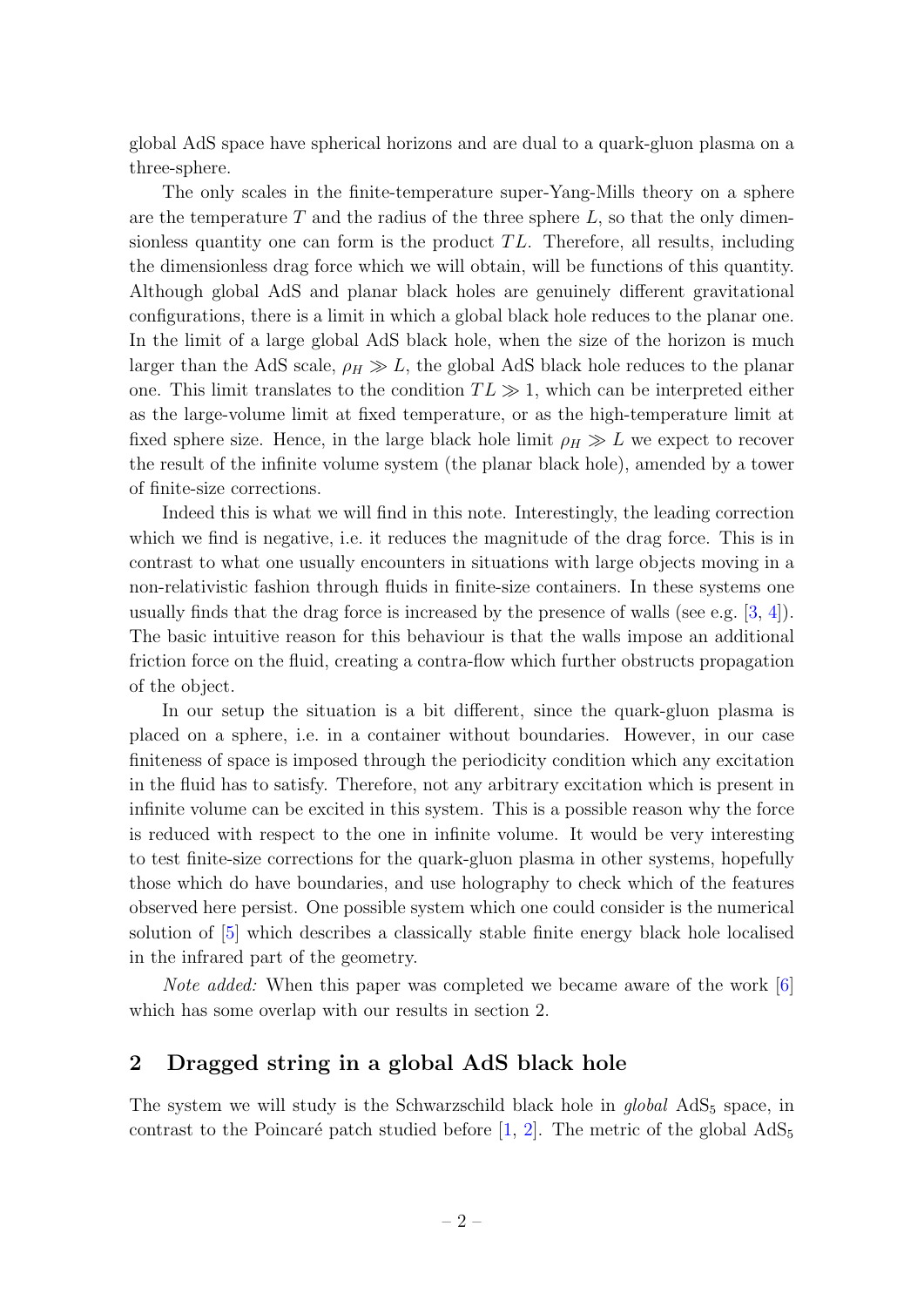black hole is given by

$$
ds^{2} = -h(\rho)d\tau^{2} + \frac{1}{h(\rho)}d\rho^{2} + \rho^{2}(d\theta^{2} + \cos^{2}\theta(d\phi^{2} + \cos^{2}\phi d\chi^{2})),
$$
  
\n
$$
\rho_{0}^{2} = \frac{8GM}{3\pi}, \qquad h(\rho) = 1 - \frac{\rho_{0}^{2}}{\rho^{2}} + \frac{\rho^{2}}{L^{2}}.
$$
\n(2.1)

Here G is the Newton constant, M is the mass of the black hole and  $L$  is the radius of the AdS space. The boundary of the AdS space is at  $\rho \to \infty$ , while in the interior there is a black hole horizon at position  $\rho_H$ ,

$$
\rho_H = L \sqrt{\frac{\sqrt{1 + 4\rho_0^2/L^2} - 1}{2}}, \qquad \rho_0 = \rho_H \sqrt{1 + \frac{\rho_H^2}{L^2}}.
$$
\n(2.2)

The temperature of the black hole is given by [\[7\]](#page-8-1)

<span id="page-4-1"></span>
$$
T = \frac{\rho_H}{\pi L^2} \left( 1 + \frac{L^2}{2\rho_H^2} \right) \,. \tag{2.3}
$$

As the temperature is decreased, on encounters a first-order phase transition at the critical temperature  $T_{\rm HP} = 3/(2\pi L)$  below which pure AdS<sub>5</sub> space (with periodic time circle) is preferred over  $AdS_5$ -Schwarzschild  $[8, 9]$  $[8, 9]$  $[8, 9]$ . At this temperature the boundary theory undergoes a "deconfinement/confinement" phase transition, in the sense that the free energy of the system is of order  $N_c^2$  above the temperature  $T_{\rm HP}$  and of the order one below it. We also note that the only scales in the super-Yang-Mills theory are the AdS radius  $L$  (which is the same as the size of the boundary sphere) and the temperature  $T$ , so that the only dimensionless and physically relevant parameter is TL. Hence the limit of large TL can equivalently be interpreted either as the hightemperature limit at fixed volume or the large-volume limit at fixed temperature. We will be working at fixed temperature and interpret  $TL \rightarrow \infty$  as the limit of large volume.

The AdS<sup>5</sup> Schwarzschild black hole should be compared with the planar AdS black hole,

<span id="page-4-0"></span>
$$
ds^{2} = \frac{r^{2}}{L^{2}} \left( -\left(1 - \frac{r_{H}^{4}}{r^{4}}\right) dt^{2} + d\vec{x}^{2} \right) + \frac{L^{2}}{r^{2}} \frac{dr^{2}}{1 - \frac{r_{H}^{4}}{r^{4}}}.
$$
 (2.4)

the boundary of which is  $\mathbb{R}^3 \times S^1$  with  $S^1$  being the time circle. We will later use the fact that the global  $AdS_5$  Schwarzschild black hole reduces to the planar one in the limit of a large black hole.

In order to describe the dragged string in the global AdS black hole, we use world-sheet coordinates aligned with  $\tau$  and  $\rho$ , and an embedding given by

$$
\theta = \omega \tau + f(\rho). \tag{2.5}
$$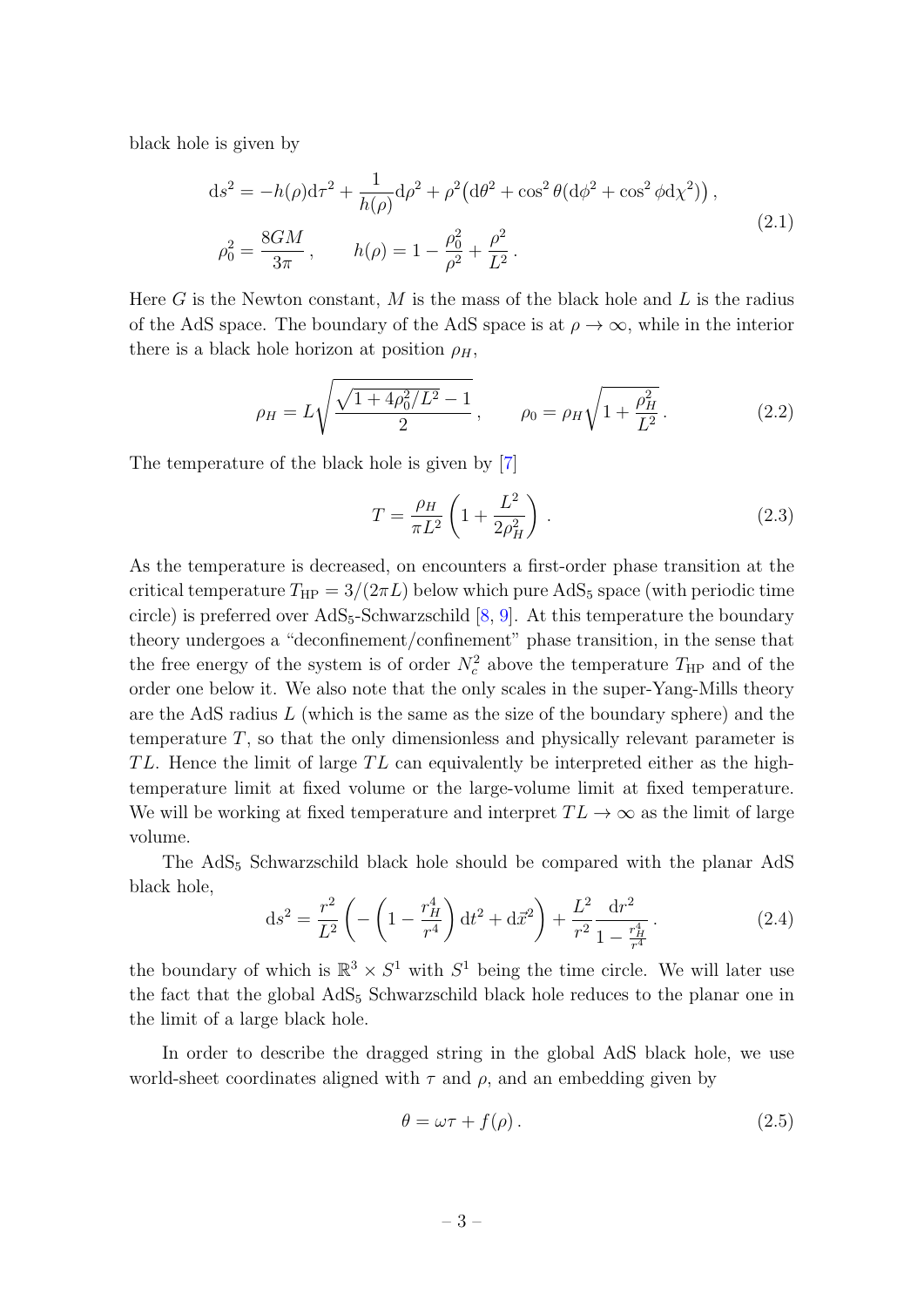With this ansatz the action for the string becomes

$$
S = \int \sqrt{1 + \rho^2 f'^2 h(\rho) - \frac{\rho^2 \omega^2}{h(\rho)}}.
$$
 (2.6)

Next, we introduce the "conserved momentum"  $\pi_f = \partial S/\partial f'$ , conjugate to f, in terms of which  $f'$  is

<span id="page-5-0"></span>
$$
f'(\rho) = \frac{\pi_f}{\rho h(\rho)} \sqrt{\frac{\rho^2 \omega^2 - h}{\pi_f^2 - \rho^2 h}}.
$$
\n(2.7)

Substituting this back into the action we get

<span id="page-5-1"></span>
$$
S = \rho \sqrt{\frac{\rho^2 \omega^2 - h}{\pi_f^2 - \rho^2 h}}.
$$
\n(2.8)

As in the planar case, we fix  $\pi_f$  from the requirement that  $f'$  and the action are real functions. In other words, we require that when the numerator inside the square root of [\(2.7\)](#page-5-0) and [\(2.8\)](#page-5-1) changes sign, the denominator changes sign as well. The position  $\rho = \rho_*$  at which this happens is determined by

$$
\rho_*^2 \omega^2 - h(\rho_*) = 0, \qquad \pi_f^2 = \rho_*^2 h(\rho_*) = \rho_*^4 \omega^2. \tag{2.9}
$$

This can be solved to obtain

<span id="page-5-2"></span>
$$
\pi_f = \omega L^2 \frac{-1 \pm \sqrt{1 + 4\frac{\rho_0^2}{L^2}(1 - \omega^2 L^2)}}{2(1 - \omega^2 L^2)}.
$$
\n(2.10)

We note that we should take the plus sign in this expression, since in the pure AdS background (i.e.  $\rho_0 = 0$ ) there is no dissipation and the drag force should be zero.

Obtaining the shape of the dragged string in the global AdS space is more complicated than in the planar case, since it requires integration of [\(2.7\)](#page-5-0) using the expression [\(2.10\)](#page-5-2). This can be done numerically, but we do not need this information in order to extract the drag force itself.

In order to compute the loss of the energy of the dragged string, we need to evaluate the flow of the momentum down the string, towards the horizon. Following [\[1\]](#page-7-1) we thus need to compute

$$
\frac{\mathrm{d}p_{\theta}}{\mathrm{d}t} = \sqrt{-g}P^{\rho}_{\theta}, \quad P^{\alpha}_{\mu} \equiv -\frac{1}{2\pi\alpha'}G_{\mu\nu}g^{\alpha\beta}\partial_{\beta}X^{\alpha},\tag{2.11}
$$

where  $P_{\mu}^{\alpha}$  is the conserved world-sheet current of the space-time energy momentum, and  $g_{\alpha\beta}$  and  $G_{\mu\nu}$  are the induced metric on the world-sheet and the target space metric respectively. We find

<span id="page-5-3"></span>
$$
\frac{\mathrm{d}p_{\theta}}{\mathrm{d}t} = -\frac{1}{2\pi\alpha'}\pi_f\,,\tag{2.12}
$$

with  $\pi_f$  given by  $(2.10)$ .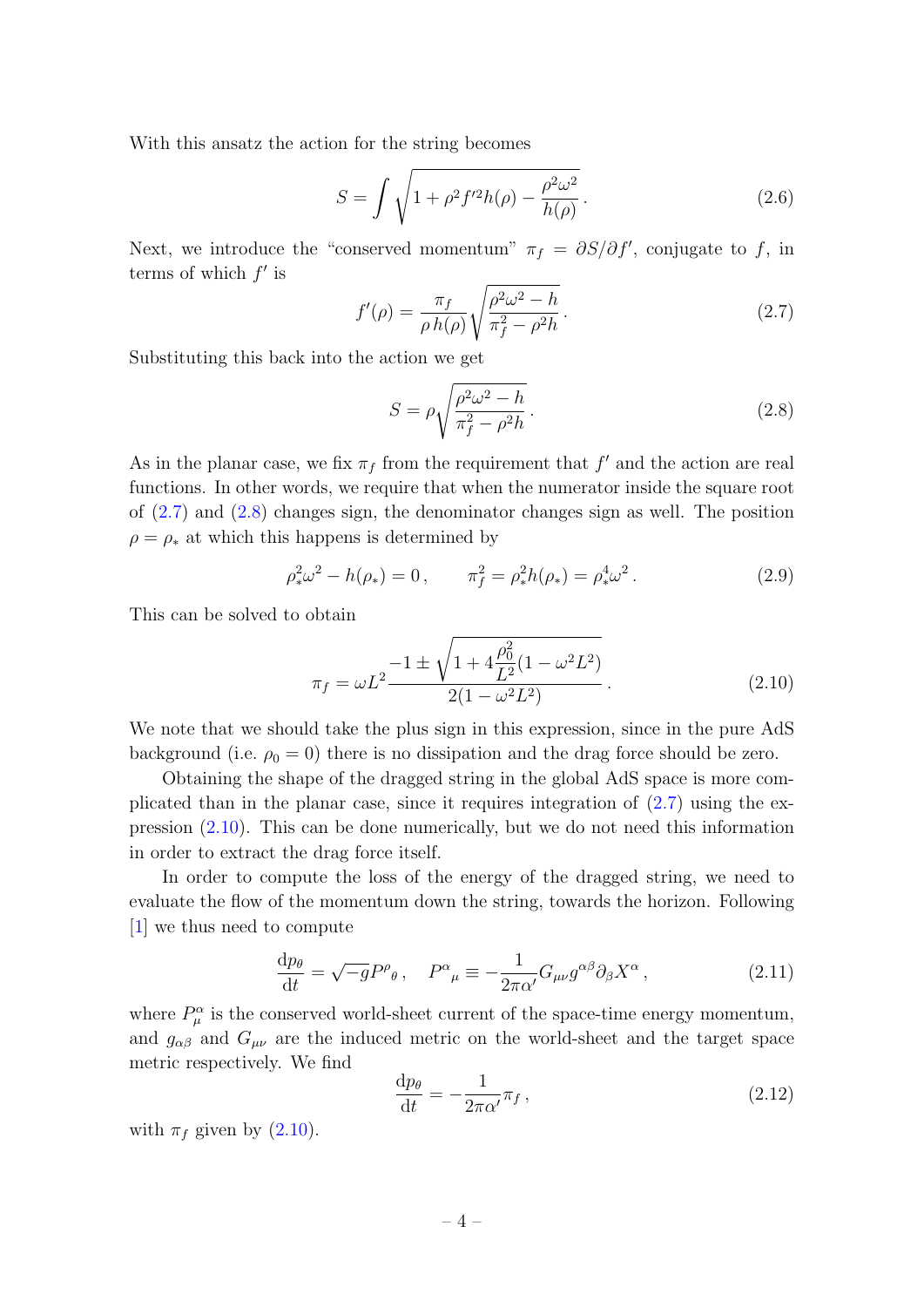### <span id="page-6-0"></span>3 Expansion near the planar AdS black hole

In order to make contact with results for the drag force obtained in the planar case, we now wish to expand the result  $(2.12)$  given  $(2.10)$ . In the case of non-relativistic fluids with small Reynolds number, the drag force acting on a moving object can typically be written as [\[3,](#page-7-3) [4\]](#page-7-4)  $\vec{F} = f(\eta, d) \vec{v}$  where the function  $f(\eta, d)$  depends on the viscous properties of the fluid (through the viscosity constant  $\eta$ ) and the size of the object d. This expression is valid only if the size of the container in which the particle moves is infinite. In the case of a container with finite size  $D$ , one expects that f will also depend on the dimensionless ratio  $d/D$ . Typically the function f is then hard to compute and it is extracted only experimentally. We now proceed to analyse these type of corrections to the drag force for our system.

Before continuing, let us make a comparison of  $(2.10)$  with the analogue quantity in the planar case. If the string is moving along the x-direction in the planar back-ground [\(2.4\)](#page-4-0), with embedding given by  $x = vt + \xi(r)$ , then the momentum conjugate to  $\xi$  is [\[1\]](#page-7-1)

$$
\pi_{\xi} = \frac{r_H^2}{L^2} \frac{v}{\sqrt{1 - v^2}}.
$$
\n(3.1)

The drag force for this planar case is

<span id="page-6-1"></span>
$$
\frac{dp_x}{dt} = -\frac{1}{2\pi\alpha'}\pi_{\xi} = -\frac{r_H^2/L^2}{2\pi\alpha'}\frac{v}{\sqrt{1 - v^2}} = -\frac{\pi\sqrt{\lambda}}{2}\tilde{T}^2\frac{v}{\sqrt{1 - v^2}},
$$
\n
$$
\text{with } L^4 = \lambda\alpha'^2, \qquad \tilde{T} = \frac{r_H}{\pi L^2},
$$
\n(3.2)

and the 't Hooft coupling  $\lambda = g_{YM}^2 N$ .

In order to compare this to the global AdS black hole result, we take the limit of a large black hole

$$
\rho_H \gg L. \tag{3.3}
$$

In this limit the  $S^3$  at the boundary becomes a plane, the coordinate  $L\theta$  becomes x and hence the momentum  $\pi_f/L$  becomes  $\pi_{\xi}$ . The velocities are related by  $\omega L \to v$ . Keeping v fixed we can expand  $(2.10)$  in powers of e.g.  $L/\rho_0$ , to get

$$
\frac{\pi_f}{L} = \frac{-\omega L}{2(1 - \omega^2 L^2)} + \frac{\omega L}{\sqrt{1 - \omega^2 L^2}} \frac{\rho_0}{L} \left( 1 + \frac{1}{8} \frac{L^2}{\rho_0^2} \frac{1}{1 - \omega^2 L^2} + \cdots \right). \tag{3.4}
$$

In order to express the drag force in terms of gauge theory quantities, we then need the temperature expressed in terms of the parameter  $\rho_0$  appearing in the metric, using [\(2.3\)](#page-4-1). It is also convenient to introduce the dimensionless force  $\mathcal{F} \equiv FL^2$ , for which we finally find

<span id="page-6-2"></span>
$$
\mathcal{F} = -\frac{v\sqrt{\lambda}}{2\pi\sqrt{1-v^2}} \Big[ \pi^2 (TL)^2 - \frac{1+\sqrt{1-v^2}}{2\sqrt{1-v^2}} + \frac{1}{8\pi^2} \frac{3v^2 - 2}{(1-v^2)(TL)^2} + \dots \Big].
$$
 (3.5)

The leading term agrees with the flat result [\(3.2\)](#page-6-1) and there is a whole tower of corrections on top. We discuss these results in the next section.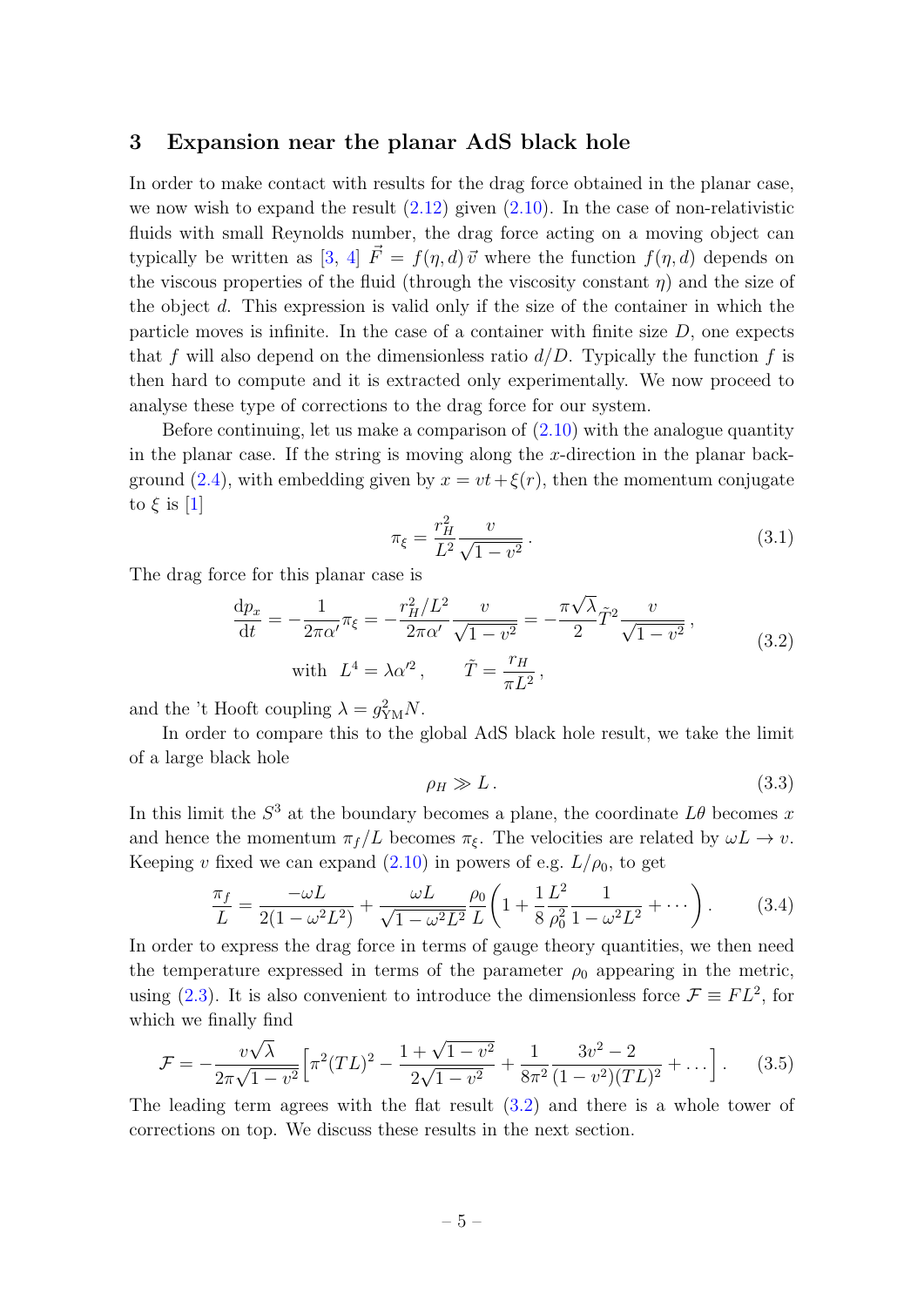### <span id="page-7-0"></span>4 Discussion

There are several comments which we want to make about the result  $(3.5)$ . We see that all corrections to the leading, infinite-volume results are given in terms of the dimensionless quantity  $TL$ . As we have explained in the introduction, in conformal field theory on a sphere and at finite temperature, this is the only dimensionless quantity available. Considering now that the estimate for the mean free path is given by [\[10\]](#page-8-4)  $l_{\rm mfp} \sim 1/\lambda^2 T$ , one can interpret the dimensionless ratio TL as the ratio of the size of the plasma container  $L$  and an "effective size" of the quark, set by the mean free path  $\sim 1/T$ . Hence the form of the corrections is as expected on general grounds. However, while the fact that the leading-order force [\[1\]](#page-7-1) is proportional to  $T<sup>2</sup>$  is fixed by dimensional analysis, the functional dependence on the velocity in the various corrections is not.

We also note that the sign of the first correction to the infinite volume result of [\[1\]](#page-7-1) is always opposite from the leading term, i.e. the magnitude of the drag force seems to be decreased due to the finite-volume effects. This is a quite unusual behaviour as compared to most non-relativistic Newtonian fluids.

It is conceivable that an explanation of this interesting feature lies in the fact that our system is placed in a container without boundary, namely the three-sphere. This basically requires that all hydrodynamical modes with which the quarks can interact, and which it can dump energy into, are periodic. Therefore, fewer available hydrodynamical modes could lead to a smaller drag force, somewhat similar to the discussion in [\[11\]](#page-8-5). It would be very interesting to check in other duals of plasmas in finite size systems if such a behaviour persists.

### References

- <span id="page-7-1"></span>[1] S. S. Gubser, "Drag force in AdS/CFT", Phys. Rev. D74 (2006) 126005, [hep-th/0605182](http://arxiv.org/abs/hep-th/0605182).
- <span id="page-7-2"></span>[2] C. P. Herzog, A. Karch, P. Kovtun, C. Kozcaz, and L. G. Yaffe, "Energy loss of a heavy quark moving through  $N = 4$  supersymmetric Yang-Mills plasma", JHEP 07 (2006) 013, [hep-th/0605158](http://arxiv.org/abs/hep-th/0605158).
- <span id="page-7-3"></span>[3] I.-D. Chang, "On the wall effect correction of the Stokes drag formula for axially symmetric bodies moving inside a cylindrical tube",  $Z.$  Ang. Math. Phys. 12 (1961) 6–14.
- <span id="page-7-4"></span>[4] D. Song and R. K. Gupta, "Wall effects on a sphere falling in quiescent power law fluids in cylindrical tubes", *Ind. Eng. Chem. Res.* 48 (2009) 5845–5856.
- <span id="page-7-5"></span>[5] O. Aharony, S. Minwalla, and T. Wiseman, "Plasma-balls in large N gauge theories and localized black holes", Class. Quant. Grav. 23 (2006) 2171–2210, [hep-th/0507219](http://arxiv.org/abs/hep-th/0507219).